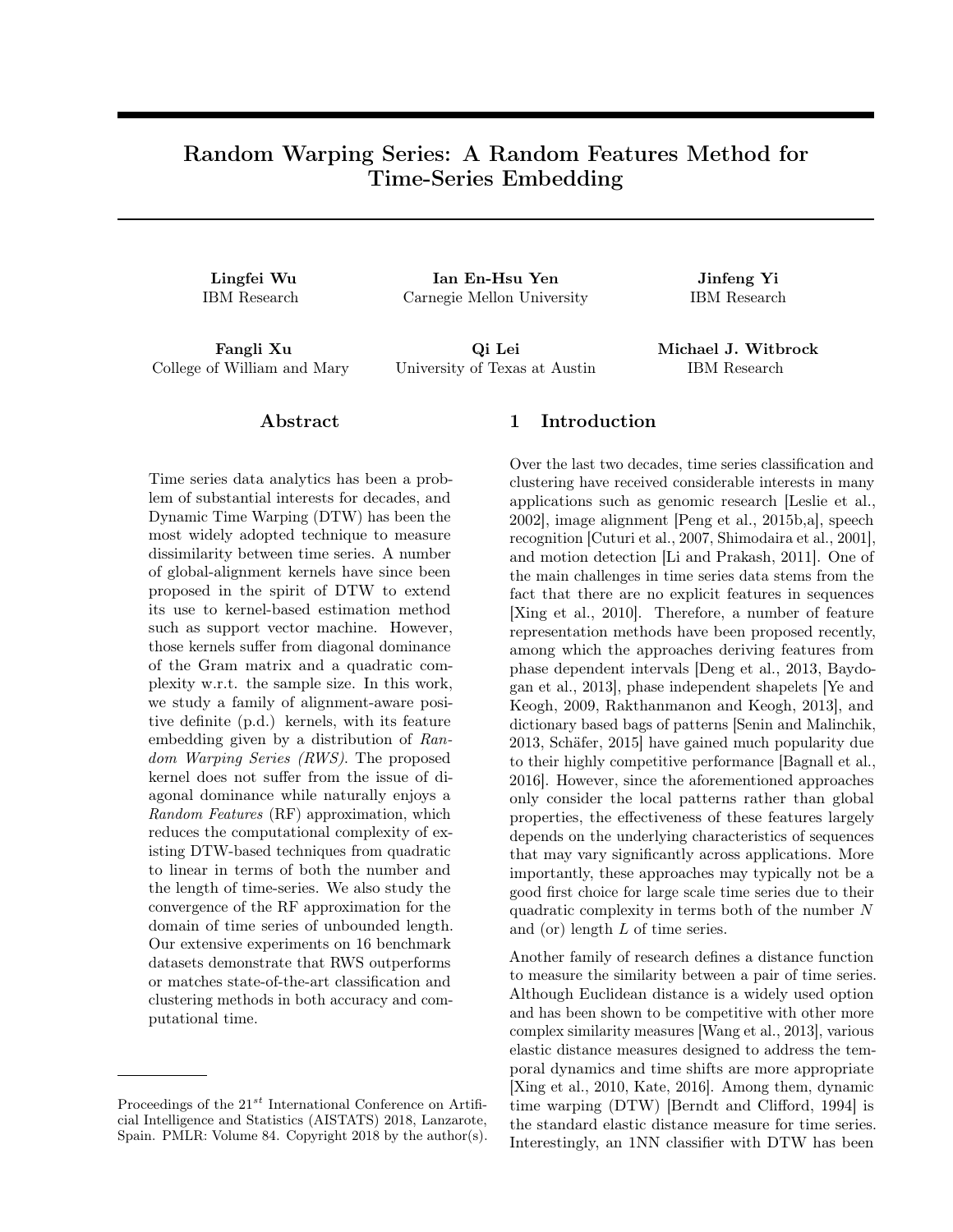demonstrated as the gold standard benchmark, and has been proved difficult to beat consistently [Wang et al., 2013, Bagnall et al., 2016]. Recently, a thread of research has attempted to directly use the pair-wise DTW distance as features [Hayashi et al., 2005, Gudmundsson et al., 2008, Kate, 2016, Lei et al., 2017]. However, the majority of these approaches have quadratic complexity in both number and length of time series in terms of the computation and memory requirements.

Despite the successes of various explicit feature design, kernel methods have great promise for learning non-linear models by implicitly transforming a simple representations into a high-dimension feature space [Rahimi and Recht, 2007, Chen et al., 2016, Wu et al., 2016, Yen et al., 2014]. The main obstacle for applying kernel method to time series is largely due to two distinct characteristics of time series, (a) variable length; and (b) dynamic time scaling and shifts. Since elastic distance measures, such as DTW, take into account these two issues, there have been several attempts to apply DTW directly as a similarity measure in a kernel-based classification model [Shimodaira et al., 2001, Gudmundsson et al., 2008]. Unfortunately, the DTW distance does not correspond to a *valid positive*definite (p.d.) kernel and thus direct use of DTW leads to an indefinite kernel matrix that neither corresponds to a loss minimization problem nor giving a convex optimization problem [Bahlmann et al., 2002, Cuturi et al., 2007]. To overcome these difficulties, a family of global alignment kernels have been proposed by taking softmax over all possible alignments in DTW to give a p.d. kernel [Cuturi et al., 2007, Cuturi, 2011, Marteau and Gibet, 2015]. However, the effectiveness of the global alignment kernels is impaired by the diagonal dominance of the resulting kernel matrix. Also, the quadratic complexity in both the number and length of time series make it hard to scale.

In this paper, inspired by the latest advancement of kernel learning methodology from distance [Wu et al., 2018], we study Random Warping Series (RWS), a generic framework to generate vector representation of time-series, where we construct a family of p.d. kernels from an explicit feature map given by the DTW between original time series and a distribution of random series. To admit an efficient computation of the kernel, we give a random features approximation that uniformly converges to the proposed kernel using a finite number of random series drawn from the distribution. The RWS technique is fully parallelizable, and highly extensible in the sense that the building block DTW can be replaced by recently proposed elastic distance measures such as CID [Batista et al., 2014] and DTDC [Górecki and Łuczak, 2014]. With a number R of random series, RWS can substantially reduce the compu-

tational complexity of existing DTW-based techniques from  $O(N^2L^2)$  to  $O(NRL)$  and memory consumption from  $O(NL+N^2)$  to  $O(NR)$ . We also extend existing analysis of random features to handle time series of unbounded length, showing that  $R = \Omega(1/\epsilon^2)$  suffices for the uniform convergence to  $\epsilon$  precision of the exact kernel. We evaluate RWS on 16 real-world datasets on which it consistently outperforms or matches state-ofthe-art baselines in terms of both testing accuracy and runtime. In particular, RWS often achieves orders-ofmagnitude speedup over other methods to achieve the same accuracy.

# 2 DTW and Global Alignment Kernels

We first introduce the widely-used technique DTW and nearest-neighbor DTW (1NN-DTW), and then illustrate the existing global alignment kernels for time series and their disadvantages.

Time Series Alignment and 1NN-DTW. Let  $\mathcal{X}$ be the domain of input time series, and  $\{x_i\}_{i=1}^N$  be the set of time series, where the length of each time series  $|x_i| \leq L$ , taking numeric values in R. A special challenge in time series lies in the fact that the series could have different lengths, and a signal could be generated with time shifts and different scales, but with a similar pattern. To take these factors into account, an alignment (also called a warping function) is often introduced to provide a better distance/similarity measure between two time series  $x_i = (x_i^1, \dots, x_i^n)$  and  $x_j = (x_j^1, \ldots, x_j^m)$  of lengths n and m respectively. Specifically, an alignment  $a = (a_1, a_2)$  of length  $|a| = p$ between two time series  $x_i$  and  $x_j$  is a pair of increasing vectors  $(a_1, a_2)$  such that  $1 = a_1(1) \leq \ldots \leq a_1(p) = n$ and  $1 = a_2(1) \leq \ldots \leq a_2(p) = m$  with unitary increments and no simultaneous repetitions. The set of all alignments between  $x_i$  and  $x_j$  is defined as  $\mathcal{A}(x_i, x_j)$ . In the literature of DTW [Berndt and Clifford, 1994], the DTW distance between  $x_i$  and  $x_j$  is defined as follows in its simplest form:

$$
S(x_i, x_j) = \min_{a \in \mathcal{A}(x_i, x_j)} \tau(x_i, x_j; a),
$$
  
where  $\tau(x_i, x_j; a) = \sum_{t=1}^{|a|} \tau(x_i(a_1(t)), x_j(a_2(t))).$  (1)

Here  $\tau(x_i, x_j; a)$  is a dissimilarity measure between  $x_i$  and  $x_j$  under alignment a. Typically, *Dynamic* Programming (DP) is employed to find the optimal alignment a <sup>∗</sup> and then compute DTW distance. The dissimilarity function  $\tau$  could be defined as any commonly used distance such as the squared Euclidean distance. To accelerate the computation and improve the performance, a Sakoe and Chiba band is often used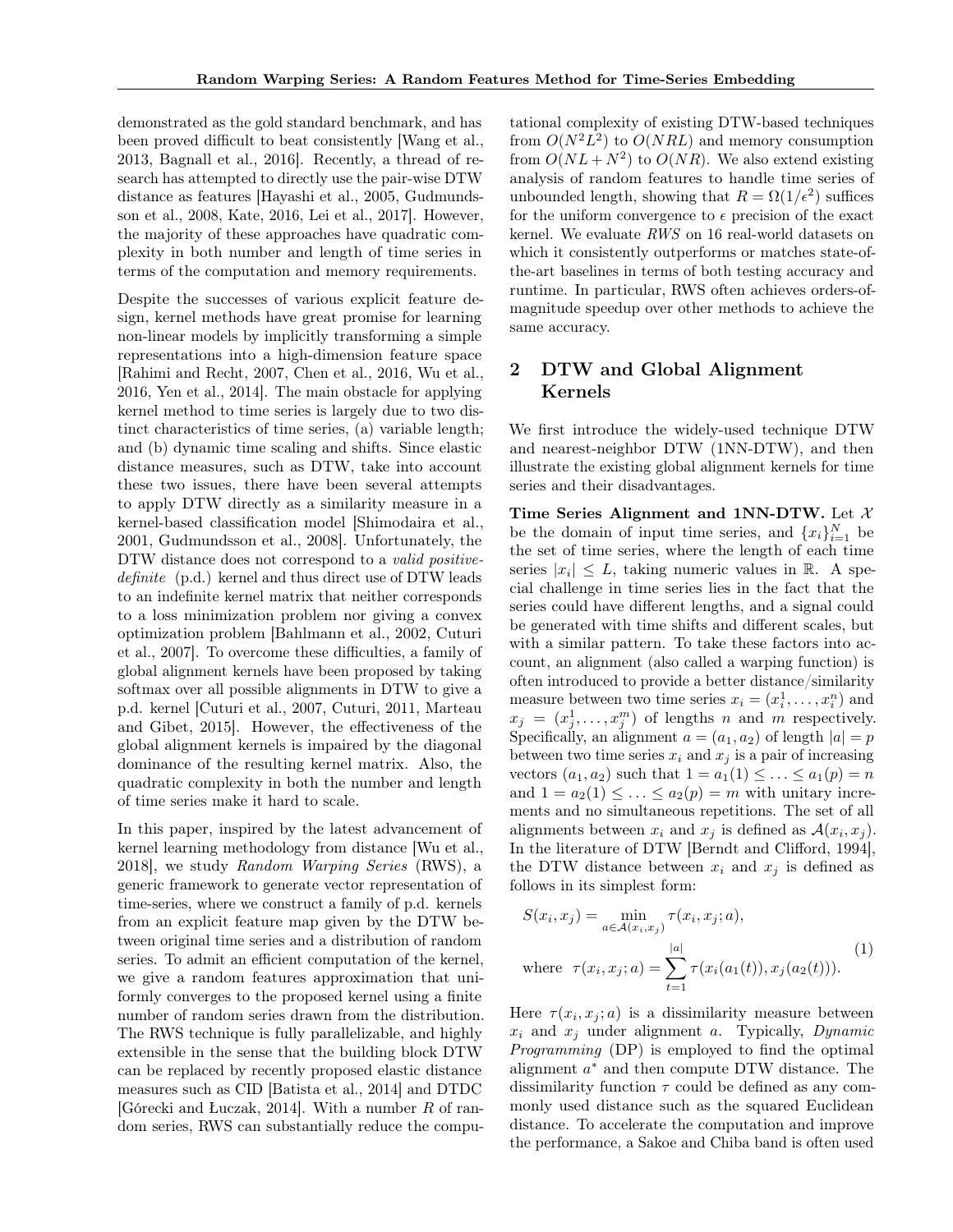to constrain the search window size for DTW [Sakoe and Chiba, 1978, Rakthanmanon et al., 2012].

DTW has been widely used for time series classification in combination with the 1NN algorithm, and this combination has been shown to be exceptionally difficult to beat [Wang et al., 2013, Bagnall et al., 2016]. However, there are two disadvantages of 1NN-DTW. First, this method incurs the high computational cost of  $O(N^2)$  complexity for computing DTW similarity between all pairs of time series, where each evaluation of DTW without constraints takes  $O(L^2)$  computation. Second, Nearest-Neighbor methods often suffers from the problems of high variance. For example, if a class label is determined by a small portion of time series, a Nearest-Neighbor identification on the basis of similarity with the whole time series will be ineffective due to noise and irrelevant information.

Existing Global Alignment Kernels. To take the advantage of DTW in other prediction methods based on Empirical Risk Minimization (ERM) such as SVM and Logistic Regression, a thread of research has been trying to derive a valid p.d. kernel that resembles  $S(x_i, x_j)$ . A framework for designing such kernel is the time series global-alignment kernel proposed in [Cuturi et al., 2007] and further explored in [Cuturi, 2011]. The kernel replaces the minimum in (1) with a soft minimum that sums over all possible DTW alignments between two series  $x_i, x_j$ :

$$
k(x_i, x_j) := \sum_{a \in \mathcal{A}(x_i, x_j)} \exp(-\tau(x_i, x_j; a))
$$

$$
:= \sum_{a \in \mathcal{A}(x_i, x_j)} \prod_{t=1}^{|a|} \kappa(x_i[a_1(t)], x_j[a_2(t)])
$$
(2)

where  $\kappa(.,.)$  is some local similarity function induced from the divergence  $\tau$  as  $\kappa = \exp(-\tau)$ . The function (2) is a p.d. kernel when  $\kappa(.,.)$  satisfies certain conditions [Cuturi et al., 2007]. However, it is known that a soft minimum can be orders of magnitude larger than the minimum when summing over exponentially many terms, which results in a serious diagonally dominant problem for the kernel (2). In other words, the kernel value between a series to itself  $k(x_i, x_i)$  is orders of magnitude larger than other values  $k(x_i, x_j)$ . Thus in practice, one must take the log of the kernel (2) even though such operation is known to break the p.d. property [Cuturi, 2011]. In addition, the evaluation of kernel (2) requires running DP over all pairs of samples and thus gives a high complexity of  $O(N^2L^2)$ .



Figure 1: Example of the DTW alignment between original time series of length  $L = 512$  and random time series of length  $D = 10$ .

## 3 Novel Time-Series Kernels via Alignments to Random Series

In this section, we study a new approach to build a family of p.d. kernels for time series based on DTW, inspired by the latest advancement of kernel learning methodology from distance [Wu et al., 2018].

Formally, the kernel is defined by integrating a feature map over a distribution of random time series  $p(\omega)$ , with each feature produced by alignments between original time series  $x$  and random series  $\omega$ :

$$
k(x, y) = \int_{\omega} p(\omega) \phi_{\omega}(x) \phi_{\omega}(y) d\omega,
$$
  
where  $\phi_{\omega}(x) := \sum_{a \in \mathcal{A}(\omega, x)} p(a|\omega) \tau(\omega, x; a).$  (3)

The kernel (3) enjoys several advantages. First, (3) is a p.d. kernel by its construction.

Proposition 1. The kernel (3) is positive definite, that is,  $\sum_{i=1}^{N} \sum_{j=1}^{N} c_i c_j k(x_i, x_j) \geq 0$  for any  $\{c_i \mid c_i \in$  $\mathbb{R} \}_{i=1}^{N}$  and any  $\{x_i \mid x_i \in \mathcal{X}\}_{i=1}^{N}$ .

Proof. By definition (3), we have

$$
\sum_{i=1}^{N} \sum_{j=1}^{N} c_i c_j k(x_i, x_j) = \sum_{i=1}^{N} \sum_{j=1}^{N} c_i c_j \int_{\omega} p(\omega) \phi_{\omega}(x_i) \phi_{\omega}(y_j) d\omega
$$

$$
= \int_{\omega} p(\omega) \sum_{i=1}^{N} \sum_{j=1}^{N} c_i c_j \phi_{\omega}(x_i) \phi_{\omega}(x_j) d\omega
$$

$$
= \int_{\omega} p(\omega) \left( \sum_{i=1}^{N} c_i \phi_{\omega}(x_i) \right)^2 d\omega \ge 0.
$$

Secondly, by choosing

$$
p(a|\omega) = \begin{cases} 1, & a^* = \arg\min_a \ \tau(\omega, x; a) \\ 0, & o.w. \end{cases}
$$
 (4)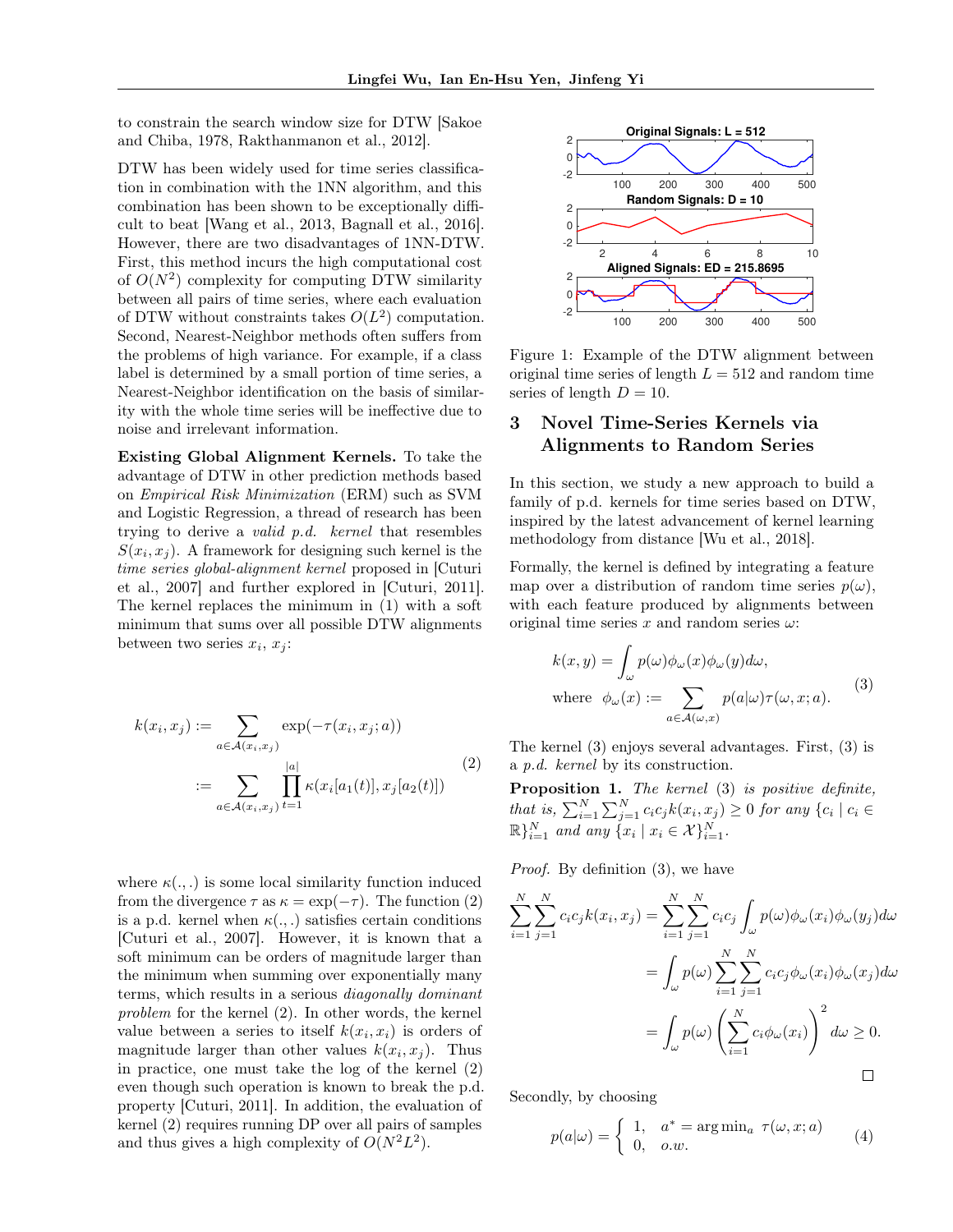one can avoid the diagonal dominance problem of the kernel matrix, since the kernel value between two time series  $k(x, y)$  depends only on the correlation of  $\tau(\omega, x; a_x)$  and  $\tau(\omega, y; a_y)$  under their *optimal align*ments. It thus avoids the dominance of the diagonal terms  $k(x, x)$  caused by the summation over exponentially many alignments. We can interpret the random series  $\omega$  of length D as the possible *shapes* of a time series, defined by D segments, each associated with a random number. Figure 1 gives an example of a random series  $\omega$  of length  $D = 10$ , which divides a time series  $x$  into  $D$  segments and outputs a dissimilarity score as the feature  $\phi_{\omega}(x)$ . The third advantage of (3) is its computational efficiency due to a simple random features approximation. Although the kernel function (3) seems hard to compute, we show that there is a low-dimensional representation of each series  $T(x)$ , by which one can efficiently find an approximate solution to that of the exact kernel (3) within  $\epsilon$  precision. This is in contrast to the global-alignment kernel (2), where although one can evaluate the kernel matrix exactly in  $O(N^2L^2)$  time, it is unclear how to efficiently find a low-rank approximation.

#### 3.1 Computation of Random Warping Series

Although the kernel (3) does not yield a simple analytic form, it naturally yields a random approximation of the form using a simple MC method,

$$
k(x,y) \approx \langle T(x), T(y) \rangle = \frac{1}{R} \sum_{i=1}^{R} \langle \phi_{\omega_i}(x), \phi_{\omega_i}(y) \rangle.
$$

The feature vector  $T(x)$  is computed using dissimilarity measure  $\tau(\{\omega_i\}_{i=1}^R, x)$ , where  $\{\omega_i\}_{i=1}^R$  is a set of random series of variable length D with each value drawn from a distribution  $p(\omega)$ . In particular, the function  $\tau$  could be any elastic distance measure but without loss of generality we consider DTW as our similarity measure since it has proved to be the most successful metric for time series [Wang et al., 2013, Xi et al., 2006].

Algorithm 1 summarizes the procedure to generate feature vectors for raw time series. There are several comments worth making here. First of all, the distribution of  $p(\omega)$  plays an important role in capturing the global properties of original time-series. Since we explicitly define a kernel from this distribution, it is flexible to search for the best distribution that fits data well for underlying applications. In our experiments, we find the Gaussian distribution is generally applicable for time series from various applications. Specifically, the parameter  $\sigma$  stems from a distribution  $p(\omega)$  that should well capture the characteristics of time series  ${x_i}_{i=1}^N$ . Second, as shown in Figure 1, a short random warping series could typically identify the local patterns as well as global patterns in raw time series. It Algorithm 1 RWS Approximation: An Unsupervised Feature Representation for Time Series

**Input:** Time series  $\{x_i\}_{i=1}^N, 1 \leq |x_i| \leq L, D_{min},$  $D_{max}, R, \sigma$  associated to  $p(\omega)$ .

- **Output:** Feature matrix  $T_{N\times R}$  for time series 1: for  $j = 1, ..., R$  do
- 
- 2: Draw D uniformly from  $[D_{min}, D_{max}]$ . Generate random time series  $\omega_i$  of length  $D_i$  with each value drawn from distribution  $p(\omega)$  normalized by  $\sigma$ .
- 3: Compute a feature vector  $T(:, j) = \phi_{\omega_i}(\{x_i\}_{i=1}^N)$ using DTW with or without a window size.
- 4: end for
- 5: Return feature matrix  $T_{N \times R} = \frac{1}{\sqrt{2}}$  $\frac{L}{R}[T(:,1:R)]$

suggests that there are some optimal alignments that allow short random series to segment raw time series to obtain discriminatory features. In practice, there is no prior information for this optimal alignment and thus we choose to uniformly sample the length of random series between  $[D_{min}, D_{max}]$  to give an unbiased estimate of D, where  $D_{min} = 1$  is used in our experiments. Additional benefits lie in the fact that random series with variable lengths may simultaneously identify multi-scale patterns hidden in the raw time series.

In addition to giving a practical way to approximate the proposed kernel, applying these random series also enjoys the double benefits of reduced computation and memory consumption. Compared to the family of global alignment kernels [Cuturi et al., 2007, Cuturi, 2011], computing the dense kernel matrix  $K \in \mathbb{R}^{N \times N}$ requires  $O(N^2)$  times evaluation of DTW which usually takes  $O(L^2)$  complexity based on DP. It also needs  $O(NL+N^2)$  to store the original time series and resulting kernel matrix. In contrast, our RWS approximation only requires linear complexity of  $O(NRL)$  computation and  $O(NR)$  storage size, given D is a small constant. This dramatic reduction in both computation and memory storage empowers much more efficient training and testing when combining with ERM classifiers such as SVM.

#### 3.2 Convergence of Random Warping Series

In the following, we extend standard convergence analysis of Random Features [Rahimi and Recht, 2007] from a kernel between two fixed-dimensional vectors to a kernel function measuring similarity between two time series of variable lengths. Note [Wu et al., 2018] has proposed a general analysis for any distance-based kernel through covering number w.r.t. the distance, which however, does not apply directly here since DTW is not a distance metric.

Let  $(A, B)$  be  $l \times D$  and  $l \times L$  matrices that map each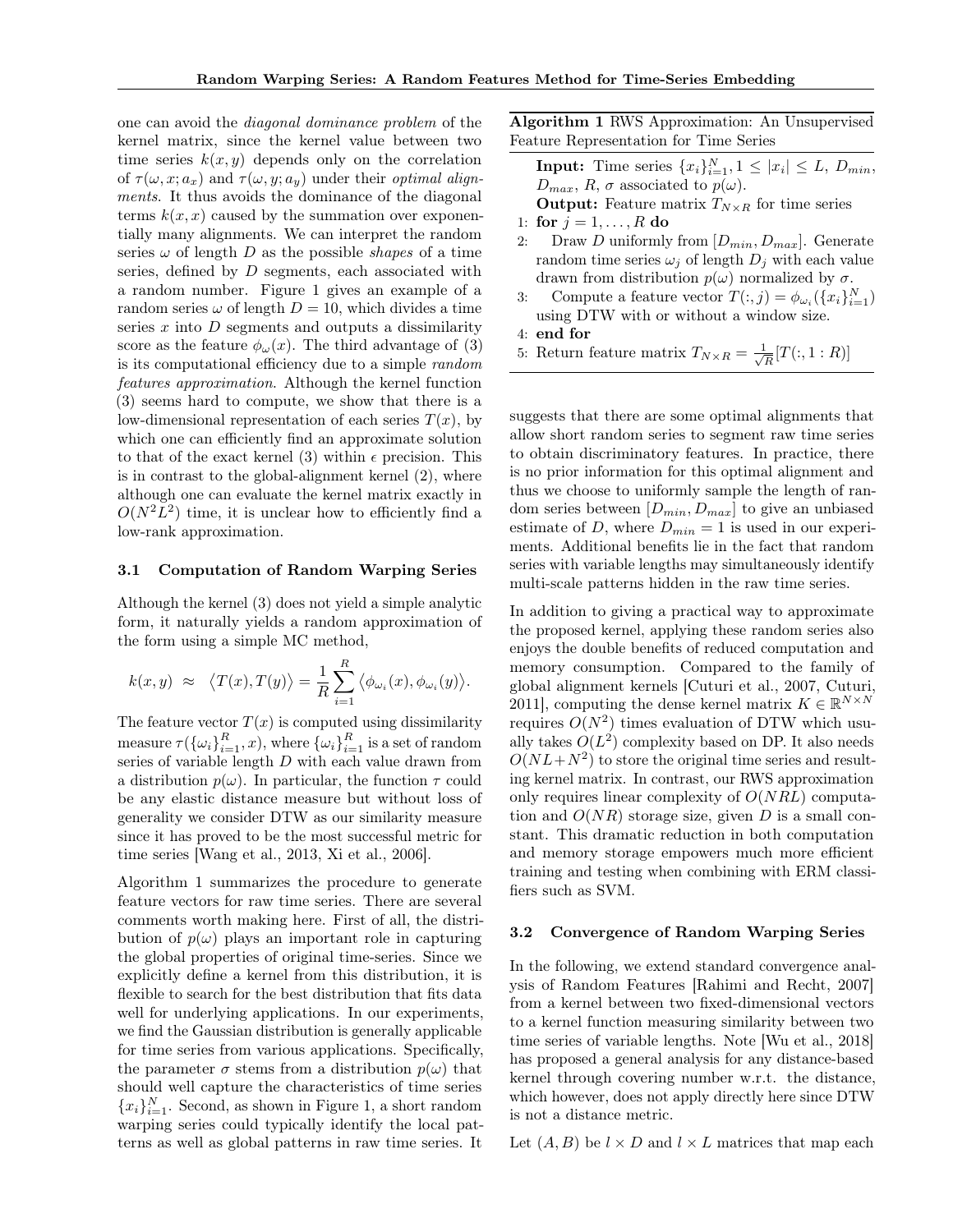element of  $\omega$  and x to an element of a DTW alignment path. The feature map of RWS can be expressed as

$$
\phi_{\omega}(x) := \min_{(A,B)\in\mathcal{A}(\omega,x)} \tau(A\omega, Bx) = \sum_{i=1}^{l} \tau([A\omega]_i, [Bx]_i).
$$
\n(5)

Note that in practice one can often convert a similarity function into a dissimilarity function to fit into the above setting. The goal is to approximate the kernel  $k(x, y) := \int_{\omega} p(\omega) \phi_{\omega}(x) \phi_{\omega}(y) d\omega$  via a sampling approximation  $s_R(x, y) = \frac{1}{R} \sum_{i=1}^R \phi_{\omega_i}(x) \phi_{\omega_i}(y)$  with  $\omega_i \sim$  $p(\omega)$ . Note we have  $E[s_R(x,y)] = E_{\omega_i}[\phi_{\omega_i}(x)\phi_{\omega_i}(y)] =$  $k(x, y)$ . The question is how many samples R are needed to guarantee

$$
|s_R(x,y) - k(x,y)| \le \epsilon \ \forall x, y \in \mathcal{X}
$$
 (6)

In the standard analysis of RF, the required sample size is  $\Omega(\frac{d}{\epsilon^2} \log \frac{\sigma_p \text{diam}(\mathcal{X})}{\epsilon})$  where X comprises all ddimensional vectors of diameter diam $(X)$ . The standard analysis does not apply to our case for two reasons: (a) our domain  $\mathcal X$  contains time series of different lengths, and (b) our kernel involves a minimization (5) over all possible DTW alignments, and thus is not shift-invariant as required in [Rahimi and Recht, 2007]. To obtain a uniform convergence bound that could potentially handle time series of unbounded length, we introduce the notion of minimum shape-preserving length.

Definition 1. The Minimum Shape-Preserving Length (MSPL)  $d_{\epsilon}$  of tolerance  $\epsilon$  is the smallest L such that  $\forall x \in \mathcal{X}, \exists \widetilde{x} \in \mathbb{R}^L,$ 

$$
\min_{(A,B)\in\mathcal{A}(\tilde{x},x):B=I} \|A\tilde{x} - Bx\| \le \epsilon \tag{7}
$$

where  $\mathcal{A}(\widetilde{x},x)$  is the set of possible alignments between  $\widetilde{x}$ and x considered by  $DTW$ , and I is an identity matrix.

In other words,  $d_{\epsilon}$  defines the smallest length one can compress a time series to with approximation error no more than  $\epsilon$ , measured by DTW in the  $\ell_2$  distance. Then the following gives the number of RWS required to guarantee an  $\epsilon$  uniform convergence over all possible inputs  $x, y \in \mathcal{X}$ .

**Theorem 1.** Assume the ground metric  $\tau(A\omega, Bx)$ satisfies  $|\tau(.,.)| \leq \gamma$  and is Lipschitz-continuous w.r.t. x with parameter  $\beta(\omega)$  where  $Var[\beta(\omega)] \leq \sigma_{\tau}^2$ . The RWS approximation with R features satisfies

$$
P\left[\max_{x,y\in\mathcal{X}}|s_R(x,y)-k(x,y)|\geq 3\epsilon\right]
$$
  

$$
\leq 8r^2 \left(\frac{4\gamma\sigma_\tau}{\epsilon}\right)^2 e^{-\frac{Re^2}{32\gamma^4(1+d_\epsilon)}}.
$$
 (8)

where r is the radius of time series domain  $\mathcal X$  in the  $\ell_{\infty}$  norm and  $d_{\epsilon}$  is the MSPL with precision  $\epsilon$ .

Proof Sketch. Let  $f(x, y) := s_R(x, y) - k(x, y)$ . We have  $E[f(x, y)] = 0$  and  $|f(x, y)| \leq 2\gamma^2$  by the boundedness of function  $\tau(.,.)$ . Then by Hoeffding inequality, we have

$$
P[|f(x, y)| \ge t] \le 2\exp(-Rt^2/8\gamma^4)
$$
 (9)

for a given pair  $(x, y) \in \mathcal{X} \times \mathcal{X}$ . To get a uniform bound that holds for all pairs of series  $(x, y) \in \mathcal{X} \times \mathcal{X}$ , consider the pair of series  $(\tilde{x}, \tilde{y})$  of minimum shape-preserving length  $d(\epsilon)$  under precision  $\epsilon$ . We have an  $\epsilon$ -net  $\mathcal E$  with  $|\mathcal{E}| = (\frac{2r}{\epsilon})^d$  that covers the *d*-dimensional  $\ell_{\infty}$ -ball of radius  $r$ . Then through union bound and  $(9)$ , we have

$$
P\left[\max_{\widetilde{x}_i,\widetilde{y}_j\in\mathcal{E}}|f(\widetilde{x}_i,\widetilde{y}_j)|\geq t\right] \leq 2|\mathcal{E}|^2\exp(-Rt^2/8\gamma^4). \tag{10}
$$

Let  $\mathcal{B}_{\infty}(d)$  be the d-dimensional  $\ell_{\infty}$ -ball. Given any time series  $x, y \in \mathcal{X}$  of arbitrary length, we can first find  $\widetilde{x}, \widetilde{y} \in \mathcal{B}_{\infty}(d)$  with  $\|\widetilde{A}\widetilde{x}-x\| \leq \epsilon$ ,  $\|\widetilde{A}\widetilde{y}-y\| \leq \epsilon$  and then find  $\widetilde{x}_i, \widetilde{y}_j \in \mathcal{E}$  such that  $\|\widetilde{x} - \widetilde{x}_i\| \leq \epsilon, \|\widetilde{y} - \widetilde{y}_j\| \leq \epsilon$ . By the result of Lemma 1 (see appendix 6.1), the closeness of  $(x, y)$  to  $(\tilde{x}_i, \tilde{y}_i)$  implies the closeness of  $f(x, y)$  to  $f(\tilde{x}, \tilde{y}_i)$  which loods to  $f(\widetilde{x}_i, \widetilde{y}_i)$ , which leads to

$$
P\left[|f(x,y) - f(\widetilde{x}_i, \widetilde{y}_i)| \ge 2t\right] \le \frac{8\gamma^2 \sigma_\tau^2 \epsilon^2}{t^2}.\tag{11}
$$

Combining  $(10)$  and  $(11)$ , we have

$$
P\left[\max_{x,y\in\mathcal{X}}|f(\widetilde{x},\widetilde{y})|\geq 3t\right]\leq 2\left(\frac{2r}{\epsilon}\right)^{2d}e^{-\frac{Rt^2}{32\gamma^4}}+\frac{16\gamma^2\sigma_\tau^2\epsilon^2}{t^2}.
$$
\n(12)

This is of the from  $\kappa_1 \epsilon^{-2d} + \kappa_2 \epsilon^2$ . Choosing  $\epsilon =$  $(\kappa_1/\kappa_2)^{1/(2+2d)}$  to balance the two terms in (12), the RHS becomes  $2\kappa_1^{1/(1+d)}\kappa_2^{d/(1+d)}$ . This yields the result

$$
P\left[\max_{x,y\in\mathcal{X}}|f(x,y)|\geq 3t\right]\leq 8r^2\left(\frac{4\gamma\sigma_{\tau}}{t}\right)^2e^{-\frac{Rt^2}{32\gamma^4(1+d)}}.
$$

The above theorem 1 shows that, to guarantee  $\sup_{x,y\in\mathcal{X}} |s_R(x,y)-k(x,y)| \leq \epsilon$  with probability  $1-\delta$ , it suffices to have  $R = \Omega(\frac{d_{\epsilon} \gamma^4}{\epsilon^2})$  $\frac{\epsilon \gamma^4}{\epsilon^2} \log \frac{\gamma r \sigma_{\tau}}{\delta \epsilon}$ ). In practice, the constants  $r, \gamma$  are not particularly large due to the normalization on series  $x, y \in \mathcal{X}$  and dissimilarity function  $\tau(.,.)$ . The main factor determining the rate of convergence is the shape-preserving length  $d_{\epsilon}$ . Note that for problems with time series length bounded by L, we always have  $d_{\epsilon} \leq L$ , which means the number of features required would be only of order  $R = \Omega(L/\epsilon^2)$ .

## 4 Experiments

We conduct experiments to demonstrate the efficiency and effectiveness of the RWS, and compare against 9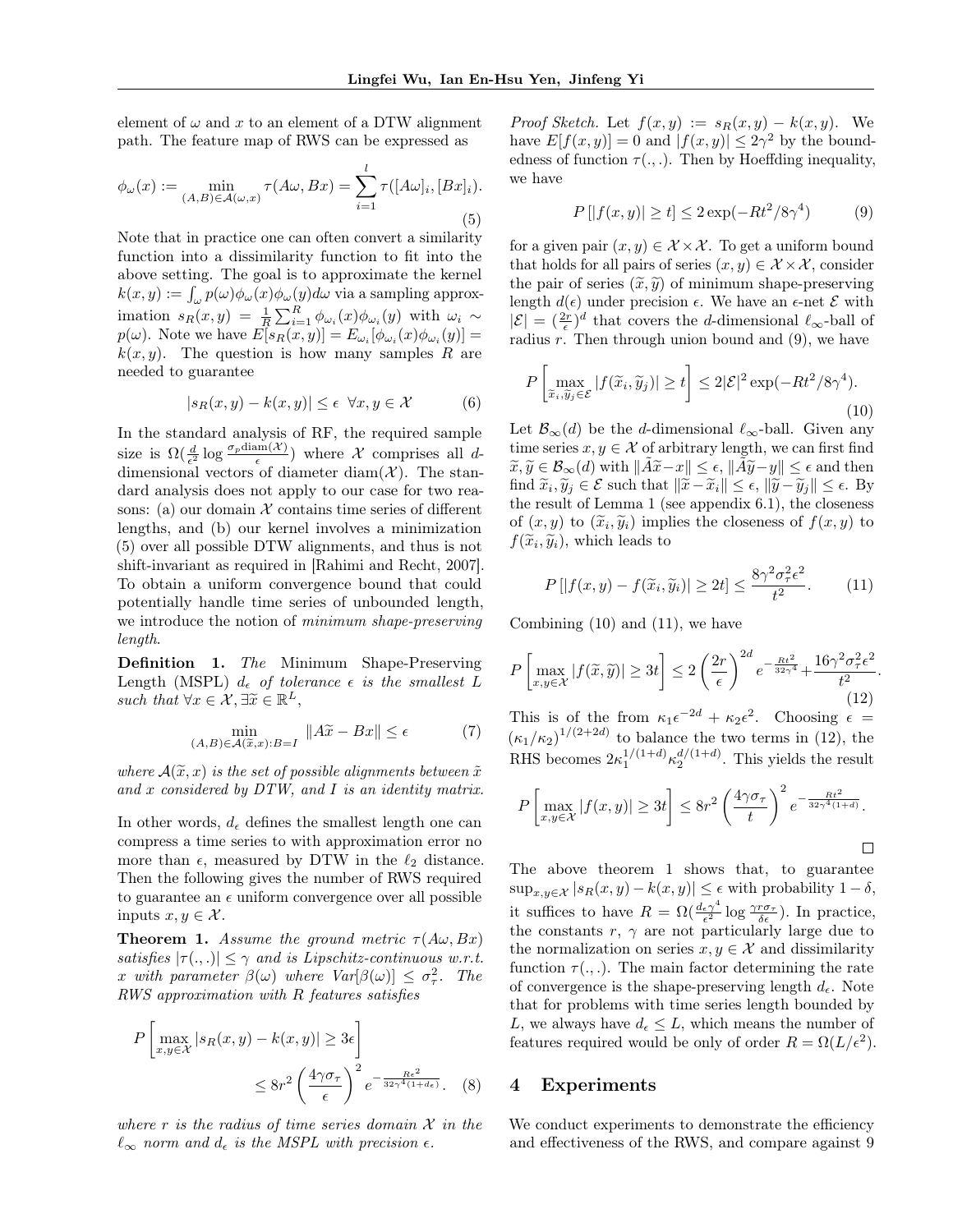baselines on 16 real-world datasets from the widelyused UCR time-series classification archive [Chen et al., 2015] as shown in Table 1. We evaluate RWS on the datasets with variable number and length to achieve these goals: 1) competitive or better accuracy for small problems; 2) matches or outperforms other methods in terms of both performance and runtime for middle or large scale tasks. We implement our method in Matlab and use  $C$  Mex function  $<sup>1</sup>$  for computationally expensive</sup> component of DTW. For other methods we use the same routine to promote a fair runtime comparison, where the window size of DTW is set as  $min(L/10, 40)$ similar to [Lei et al., 2017, Paparrizos and Gravano, 2015]. More details about datasets and parameter settings are in Appendix 6.2.

Table 1: Properties of the datasets. The number and the length of time series are sorted increasingly.

| Name          | C:Classes      | N:Train | $M$ :Test | $L:$ length |
|---------------|----------------|---------|-----------|-------------|
| Beef          | 5              | 30      | 30        | 470         |
| <b>DPTW</b>   | 6              | 400     | 139       | 80          |
| <b>IPD</b>    | $\overline{2}$ | 67      | 1,029     | 24          |
| PPOAG         | 3              | 400     | 205       | 80          |
| MPOC          | $\overline{2}$ | 600     | 291       | 80          |
| <b>POC</b>    | $\overline{2}$ | 1,800   | 858       | 80          |
| LKA           | 3              | 375     | 375       | 720         |
| <b>IWBS</b>   | 11             | 220     | 1,980     | 256         |
| TWOP          | 4              | 1,000   | 4,000     | 128         |
| ECG5T         | 5              | 500     | 4,500     | 140         |
| <b>CHCO</b>   | 3              | 467     | 3,840     | 166         |
| Wafer         | $\overline{2}$ | 1,000   | 6,174     | 152         |
| <b>MALLAT</b> | 8              | 55      | 2,345     | 1,024       |
| FordB         | $\overline{2}$ | 3636    | 810       | 500         |
| NIFECG        | 42             | 1,800   | 1,965     | 750         |
| HО            | $\overline{2}$ | 370     | 1,000     | 2,709       |

## 4.1 Effects of  $\sigma$ , R and D on RWS

Setup. We first perform experiments to investigate the characteristics of the RWS method by varying the kernel parameter  $\sigma$ , the rank R and the length D of random series. Due to limited space, we only show typical results and see Appendix 6.3 for complete ones.

Effects of  $\sigma$ . It is well known that the choice of the kernel parameter  $\sigma$  determines the quality of various kernels. Figure 2 shows that in most cases the training and testing performance curves agree well in the sense that they consistently increase at the beginning, stabilize around  $\sigma = 1$  (which corresponds to the standard distribution), and finally decrease in the end. In a few cases like NIFECG, the optimal performance is slightly shifted from  $\sigma = 1$ . This observation is favorable since it suggests that one may easily tune our approach over a smaller interval around  $\sigma = 1$  for good performance.

**Effects of R.** We evaluate the training and testing performance when varying the rank  $R$  from 4 to  $512$ with fixed  $\sigma$  and D. Figure 3 shows that the training

Table 2: Classification performance comparison among RWS, TSEigen, and TSMC with  $R = 32$ .

| Classifier    | <b>RWS</b> |      |       | TSEigen | <b>TSMC</b> |       |  |
|---------------|------------|------|-------|---------|-------------|-------|--|
| Dataset       | Accu       | Time | Accu  | Time    | Accu        | Time  |  |
| Beef          | 0.733      | 0.3  | 0.633 | 2.1     | 0.433       | 0.6   |  |
| DPTW          | 0.79       | 0.5  | 0.738 | 7.1     | 0.738       | 1.5   |  |
| <b>IPD</b>    | 0.969      | 0.3  | 0.911 | 8.6     | 0.80        | 1.7   |  |
| PPOAG         | 0.868      | 0.4  | 0.82  | 8.9     | 0.82        | 1.8   |  |
| MPOC          | 0.711      | 0.8  | 0.653 | 19.3    | 0.653       | 2.4   |  |
| POC           | 0.711      | 2.4  | 0.686 | 172.3   | 0.66        | 8.2   |  |
| LKA           | 0.792      | 7.3  | 0.528 | 401.5   | 0.525       | 39.5  |  |
| IWBS          | 0.619      | 8.9  | 0.633 | 784.6   | 0.57        | 31.9  |  |
| TWOP          | 99.9       | 4.4  | 0.976 | 1395    | 0.946       | 32.8  |  |
| ECG5T         | 0.933      | 10.6 | 0.932 | 1554    | 0.918       | 36.0  |  |
| CHCO          | 0.572      | 6.3  | 0.529 | 1668    | 0.402       | 45.7  |  |
| Wafer         | 0.993      | 9.6  | 0.89  | 3475    | 0.89        | 59.3  |  |
| MALLAT        | 0.937      | 33.9 | 0.898 | 7982    | 0.888       | 282.6 |  |
| FordB         | 0.727      | 43.5 | 0.704 | 10069   | 0.686       | 216.3 |  |
| <b>NIFECG</b> | 0.907      | 19.8 | 0.867 | 10890   | 0.582       | 265   |  |
| ΗО            | 0.843      | 43.3 | 0.845 | 46509   | 0.82        | 979.1 |  |

and testing accuracy generally converge almost exponentially when increasing  $R$  from very small number  $(R = 4)$  to a relative large number  $(R = 64)$ , and then slowly saturate to the optimal performance. Empirically, this feature is the most favorable because the performance of RWS is relatively stable even for small R. More importantly, this confirms our analysis in Theorem 1 that our RWS approximation can guarantee (rapid) convergence to the exact kernel.

**Effects of D.** We investigate the effect of the length D of the random series on training and testing performance. As hinted at earlier, a key insight behind the proposed time-series kernel depends on the assumption that a random series of short length can effectively segment raw time series in a way that captures its patterns. Figure 4 shows that although testing accuracy seems to fluctuate when varying  $D_{max}$  from 10 to 100, it is clear that the near-peak performance can be achieved when  $D_{max}$  is small in the most of cases.

## 4.2 Comparing Feature Representations

Baselines and Setup. We compare our approach with two recently developed methods: 1) TSEigen [Hayashi et al., 2005]: learn a low-rank feature representation for a similarity matrix computed using DTW distance through Singular Value Decomposition [Wu and Stathopoulos, 2015, Wu et al., 2017]; 2) TSMC [Lei et al., 2017]: a recently proposed similarity preserving representation for DTW-based similarity matrix using matrix completion approach. We set  $R = 32$  for all methods. We employ a linear SVM implemented in LIBLINEAR [Fan et al., 2008] since it can separate the effectiveness of the feature representation from the power of the nonlinear learning solvers.

Results. Table 2 clearly demonstrates the significant advantages of our approach compared to other representations in terms of both classification accuracy and computational time. Indeed, TSMC improves the

<sup>1</sup>https://www.mathworks.com/matlabcentral /fileexchange/43156-dynamic-time-warping–dtw-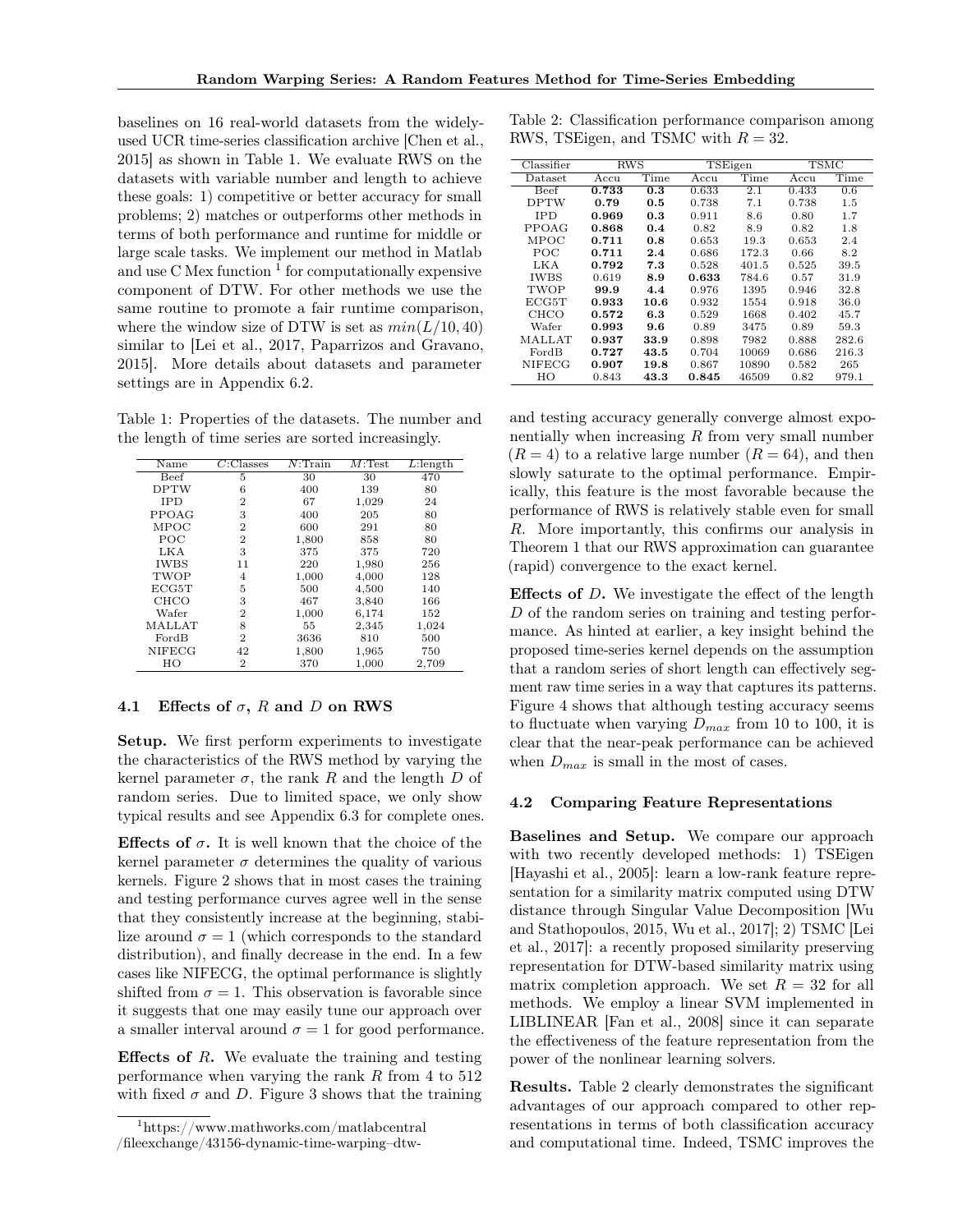

Figure 2: Train (Blue) and test (Red) accuracy when varying  $\sigma$  with fixed D and R.



Figure 3: Train (Blue) and test (Red) accuracy when varying R with fixed  $\sigma$  and D.



Figure 4: Train (Blue) and test (Red) accuracy when varying D with fixed  $\sigma$  and R.

computational efficiency compared to TSEigen without compromising large loss of the accuracy as claimed in [Lei et al., 2017]. However, RWS is corroborated to achieve both higher accuracy and faster train and testing time compared to TSMC and TSEigen. The improved accuracy of RWS suggests that a truly p.d. time series kernel admits better feature representations than those obtained from a similarity or kernel (not p.d.) matrix. In addition, improved computational time illustrates the effectiveness of using random series to approximate the exact kernel.

#### 4.3 Comparing Time-Series Classification

Baselines. We now compare our method with other state-of-the-art time series classification methods that also take advantage of DTW distance or employ DTW-like kernels: 1) 1NN-DTW: use window size  $min(L/10, 40);$  2) 1NN-DTW<sup>opt</sup>: use optimal window size using leave-one-out cross validation from test data in [Chen et al., 2015] 3) DTWF [Kate, 2016]: a re-

cently proposed method that combines DTW without and with constraints and SAX [Lin et al., 2007] as features; 4) TGAK [Cuturi, 2011]: a fast triangular global alignment kernel for time-series; 5) RWS(LR): RWS with large rank that achieves the best accuracy with more computational time; 6) RWS(SR): small rank that obtains comparable accuracy in less time. We conduct grid search for important parameters in each method suggested in [Kate, 2016, Cuturi, 2011].

Results. Table 3 corroborates that RWS consistently outperforms or matches other state-of-the-art methods in terms of testing accuracy while requiring significantly less computational time. First, RWS(SR) can achieve better or similar performance compared to 1NN-DTW and 1NN-DTW opt for all datasets. This is a strong sign that our learned feature representation is very effective, since, using it, even a linear SVM can beat the well-recognized benchmark. Meanwhile, the clear computational advantages of RWS over 1NN-DTW can be observed when the number or the length of time series samples become large. This is not surprising since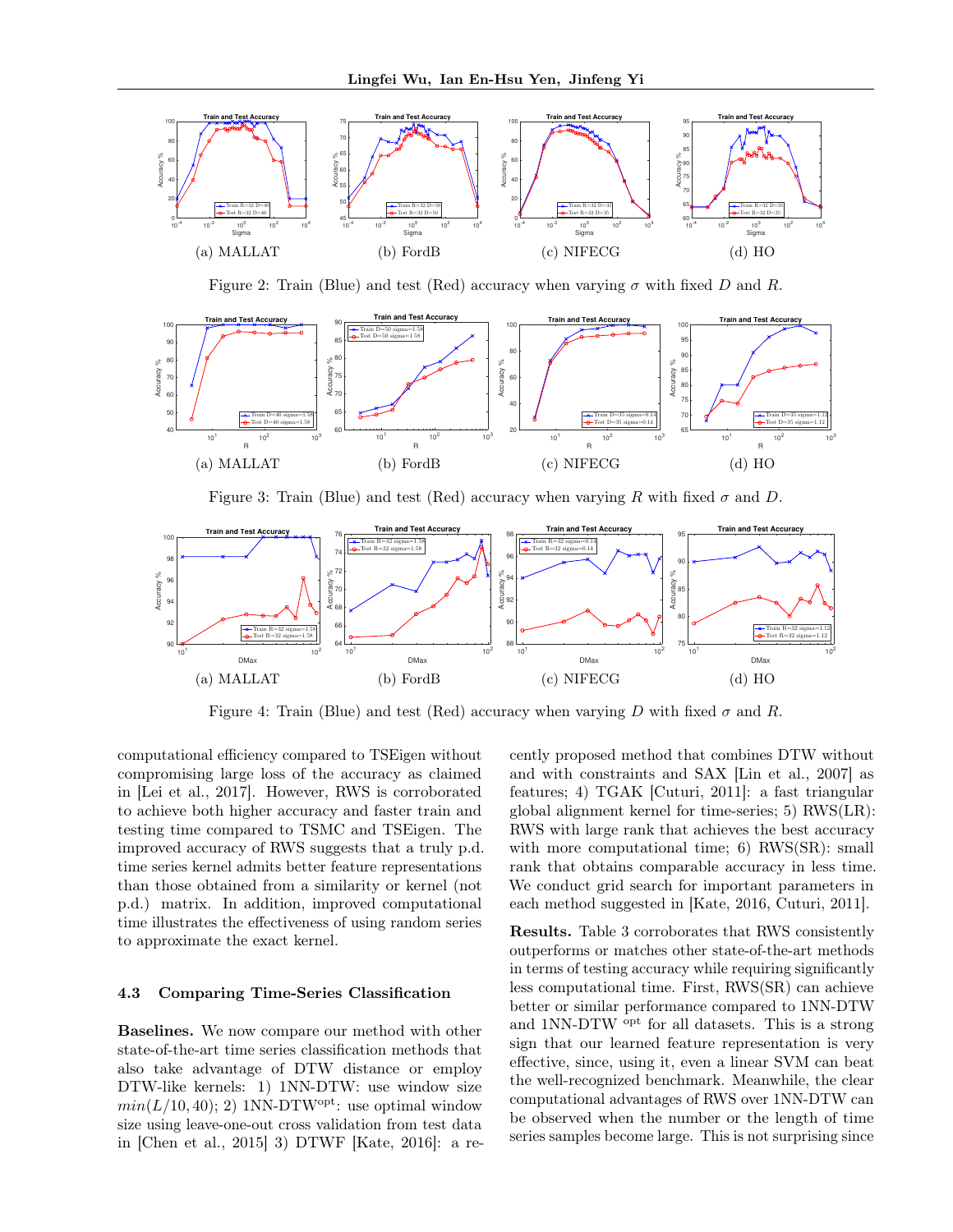| Classifier    | RWS(LR) |       | RWS(SR) |      | 1NN-DTW |       | $1NN-DTW^{opt}$ |         | TGAK  |       | <b>DTWF</b> |       |
|---------------|---------|-------|---------|------|---------|-------|-----------------|---------|-------|-------|-------------|-------|
| Dataset       | Accu    | Time  | Accu    | Time | Accu    | Time  | Accu            | Time    | Accu  | Time  | Accu        | Time  |
| Beef          | 0.767   | 0.8   | 0.733   | 0.3  | 0.567   | 1.1   | 0.633           | 0.3     | 0.633 | 24.7  | 0.60        | 3.7   |
| <b>DPTW</b>   | 0.865   | 4.2   | 0.80    | 0.2  | 0.73    | 1.4   | 0.718           | 0.8     | 0.738 | 27.9  | 0.77        | 3.0   |
| <b>IPD</b>    | 0.965   | 1.0   | 0.962   | 0.4  | 0.947   | 55.3  | 0.962           | 56.0    | 0.739 | 3.7   | 0.953       | 0.5   |
| PPOAG         | 0.868   | 0.3   | 0.859   | 0.2  | 0.776   | 2.0   | 0.785           | $1.2\,$ | 0.854 | 118.2 | 0.829       | 9.7   |
| <b>MPOC</b>   | 0.773   | 6.8   | 0.708   | 0.8  | 0.635   | 4.4   | 0.663           | 2.7     | 0.627 | 117.3 | 0.653       | 10.2  |
| POC           | 0.815   | 38.2  | 0.746   | 4.7  | 0.721   | 36.9  | 0.751           | 20.1    | 0.613 | 2373  | 0.79        | 202.7 |
| LKA           | 0.84    | 54.9  | 0.816   | 13.6 | 0.712   | 97.7  | 0.837           | 573.6   | 0.645 | 13484 | 0.80        | 1220  |
| <b>IWBS</b>   | 0.641   | 132.4 | 0.619   | 8.8  | 0.504   | 70.9  | 0.589           | 36.1    | 0.126 | 2413  | 0.609       | 260.3 |
| TWOP          | 1       | 16.1  | 0.999   | 4.4  |         | 222.2 | 1               | 157.5   | 0.269 | 5690  | 1           | 481.7 |
| ECG5T         | 0.94    | 9.2   | 0.934   | 4.9  | 0.928   | 137.8 | 0.928           | 70.1    | 0.927 | 2822  | 0.933       | 278.3 |
| <b>CHCO</b>   | 0.777   | 189.1 | 0.683   | 48.1 | 0.627   | 160.8 | 0.627           | 57.0    | 0.545 | 3122  | 0.666       | 333.6 |
| Wafer         | 0.995   | 143.6 | 0.993   | 9.6  | 0.986   | 412.3 | 0.996           | 210.1   | 0.896 | 11172 | 0.994       | 980.5 |
| MALLAT        | 0.952   | 72.8  | 0.937   | 33.8 | 0.937   | 150.3 | 0.925           | 65.5    | 0.257 | 11882 | 0.915       | 988.4 |
| FordB         | 0.793   | 543.8 | 0.62    | 5.6  | 0.589   | 1476  | 0.581           | 577.6   | N/A   | N/A   | 0.83        | 8402  |
| <b>NIFECG</b> | 0.936   | 140.2 | 0.903   | 20.0 | 0.845   | 2699  | 0.857           | 1432    | N/A   | N/A   | 0.906       | 32493 |
| HO            | 0.871   | 336.9 | 0.834   | 41.9 | 0.816   | 4883  | 0.807           | 5837    | N/A   | N/A   | 0.898       | 40407 |

Table 3: Classification performance comparison among methods using DTW or DTW-like kernels.

Table 4: Clustering performance comparison among different methods.

| Clustering    | RWS(LR) |       | RWS(SR) |      | KMeans-DTW |        | CLDS |       | $K$ -Shape |       |
|---------------|---------|-------|---------|------|------------|--------|------|-------|------------|-------|
| Dataset       | NMI     | Time  | NMI     | Time | NΜI        | Time   | NMI  | Time  | NMI        | Time  |
| <b>Beef</b>   | 0.29    | 1.1   | 0.27    | 1.0  | 0.25       | 377    | 0.24 | 61.3  | 0.22       | 1.8   |
| <b>DPTW</b>   | 0.52    | 0.6   | 0.56    | 0.5  | 0.55       | 182    | 0.55 | 176.8 | 0.45       | 14.9  |
| PPOAG         | 0.56    | 0.5   | 0.54    | 0.2  | 0.44       | 105.4  | 0.55 | 191.1 | 0.27       | 40.2  |
| <b>IWBS</b>   | 0.43    | 43.9  | 0.36    | 6.3  | 0.37       | 5676   | 0.38 | 1109  | 0.43       | 377.6 |
| TWOP          | 0.23    | 11.2  | 0.3     | 4.7  | 0.12       | 1960   | 0.02 | 1312  | 0.4        | 292.1 |
| ECG5T         | 0.46    | 25.7  | 0.4     | 7.0  | 0.48       | 2539   | 0.37 | 1308  | 0.35       | 360.7 |
| <b>MALLAT</b> | 0.92    | 48.2  | 0.91    | 25.4 | 0.72       | 95218  | 0.92 | 2448  | 0.75       | 900.4 |
| <b>NIFECG</b> | 0.71    | 346.1 | 0.68    | 43.7 | 0.63       | 101473 | 0.67 | 3442  | 0.73       | 5387  |

RWS reduces both number and length of time series from quadratic complexity to linear complexity. Second, RWS is much better than another family of time series kernels represented by TGAK, which probably indicates that considering the soft-minimum of all alignment distances does not capture well hidden patterns of time series. Third, DTWF shows significant performance difference compared to 1NN-DTW, which is consistent with the reported results in [Kate, 2016]. However, compared to DTWF, RWS(LR) can still show clear advantages in accuracy among 11 cases out of the total 16 datasets while achieving one or two orders of magnitude speedup. More importantly, RWS can support a trade-off between the accuracy and run-time. This feature is highly desirable in real applications that may have a variety of priorities and constraints.

#### 4.4 Comparing Time-Series Clustering

Baselines. We compare our method against several time-series clustering baselines: 1) KMeans-DTW [Petitjean et al., 2011, Paparrizos and Gravano, 2015]: accelerate computation with lower bounding approach  $LB_{Keogh}$  [Keogh, 2002]; 2) CLDS [Li and Prakash, 2011]: learns a feature representation with  $R$  hidden variables through complex-valued linear dynamical systems; 3) K-Shape [Paparrizos and Gravano, 2015]: recently proposed clustering method demonstrated to outperform state-of-the-art clustering approaches in accuracy and computational time; 4) RWS(LR); 5) RWS(SR). We combine our learned feature represen-

tation with the classic KMeans algorithm [Hartigan and Wong, 1979]. We employ a commonly used clustering metric, the normalized mutual information (NMI scaling between 0 and 1) to measure the performance, where higher value indicates better accuracy.

Results. Table 4 shows that RWS provides similar or better performance and typically is substantially faster than KMeans-DTW when the number or the length of time-series become large. In addition, RWS can consistently outperform CLDS in terms of both accuracy and runtime. Interestingly, even compared to the state-of-the-art method K-Shape, RWS can still yield a clear advantage in terms of accuracy; RWS yields 5 wins, 1 even, and 2 loses over K-Shape for 8 datasets. Besides its accuracy, the better computational efficiency of RWS over K-Shape is also corroborated.

## 5 Conclusions and Future Work

In this work, we have studied an effective and scalable time-series (p.d.) kernel for large-scale time series problems based on RWS approximation, and the feature embedding generated by the technique is generally applicable to most of learning problems. There are several interesting directions of future work, including: i) studying the effects of different random time-series distribution  $p(\omega)$  and ii) exploring more elastic dissimilarity measure between time series such as CID and DTDC.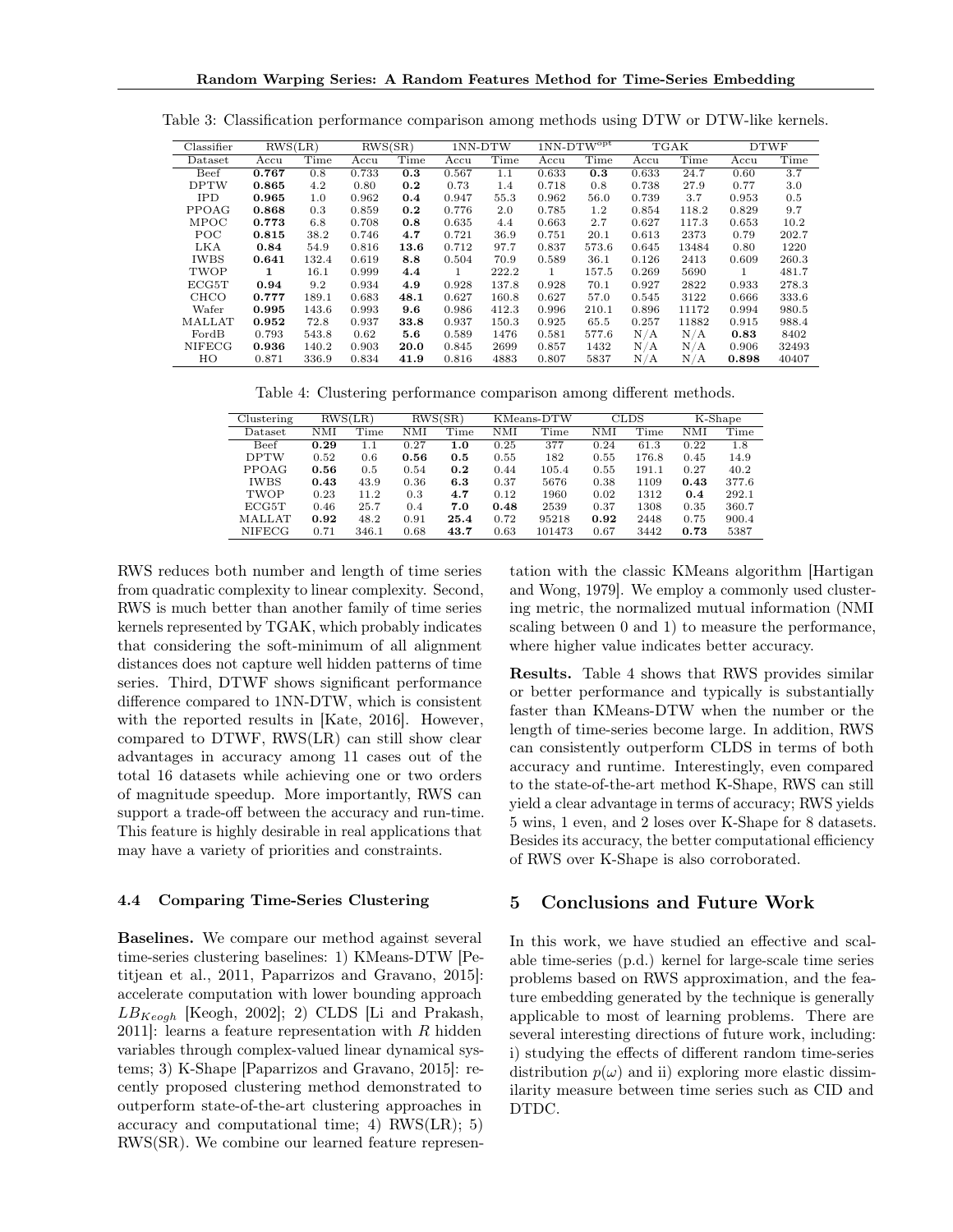## References

- Anthony Bagnall, Jason Lines, Aaron Bostrom, James Large, and Eamonn Keogh. The great time series classification bake off: a review and experimental evaluation of recent algorithmic advances. Data Mining and Knowledge Discovery, pages 1–55, 2016.
- Claus Bahlmann, Bernard Haasdonk, and Hans Burkhardt. Online handwriting recognition with support vector machines-a kernel approach. In in Frontiers in Handwriting Recognition, pages 49–54. IEEE, 2002.
- Gustavo EAPA Batista, Eamonn J Keogh, Oben Moses Tataw, and Vinicius MA De Souza. Cid: an efficient complexity-invariant distance for time series. Data Mining and Knowledge Discovery, 28(3):634– 669, 2014.
- Mustafa Gokce Baydogan, George Runger, and Eugene Tuv. A bag-of-features framework to classify time series. IEEE transactions on pattern analysis and machine intelligence, 35(11):2796–2802, 2013.
- Donald J Berndt and James Clifford. Using dynamic time warping to find patterns in time series. In KDD workshop, volume 10, pages 359–370. Seattle, WA, 1994.
- Jie Chen, Lingfei Wu, Kartik Audhkhasi, Brian Kingsbury, and Bhuvana Ramabhadrari. Efficient one-vsone kernel ridge regression for speech recognition. In 2016 IEEE International Conference on Acoustics, Speech and Signal Processing, pages 2454–2458. IEEE, 2016.
- Yanping Chen, Eamonn Keogh, Bing Hu, Nurjahan Begum, Anthony Bagnall, Abdullah Mueen, and Gustavo Batista. The ucr time series classification archive, July 2015. www.cs.ucr.edu/~eamonn/ time\_series\_data/.
- Marco Cuturi. Fast global alignment kernels. In Proceedings of the 28th international conference on machine learning, pages 929–936, 2011.
- Marco Cuturi, Jean-Philippe Vert, Oystein Birkenes, and Tomoko Matsui. A kernel for time series based on global alignments. In 2007 IEEE International Conference on Acoustics, Speech and Signal Processing, volume 2, pages II–413. IEEE, 2007.
- Houtao Deng, George Runger, Eugene Tuv, and Martyanov Vladimir. A time series forest for classification and feature extraction. Information Sciences, 239:142–153, 2013.
- Rong-En Fan, Kai-Wei Chang, Cho-Jui Hsieh, Xiang-Rui Wang, and Chih-Jen Lin. Liblinear: A library for large linear classification. Journal of machine learning research, 9(Aug):1871–1874, 2008.
- Tomasz Górecki and Maciej Łuczak. Non-isometric transforms in time series classification using dtw. Knowledge-Based Systems, 61:98–108, 2014.
- Steinn Gudmundsson, Thomas Philip Runarsson, and Sven Sigurdsson. Support vector machines and dynamic time warping for time series. In 2008 IEEE International Joint Conference on Neural Networks, pages 2772–2776. IEEE, 2008.
- John A Hartigan and Manchek A Wong. Algorithm as 136: A k-means clustering algorithm. Journal of the Royal Statistical Society. Series C (Applied Statistics), 28(1):100–108, 1979.
- Akira Hayashi, Yuko Mizuhara, and Nobuo Suematsu. Embedding time series data for classification. In International Workshop on Machine Learning and Data Mining in Pattern Recognition, pages 356–365. Springer, 2005.
- Rohit J Kate. Using dynamic time warping distances as features for improved time series classification. Data Mining and Knowledge Discovery, 30(2):283– 312, 2016.
- Eamonn Keogh. Exact indexing of dynamic time warping. In Proceedings of the 28th international conference on Very Large Data Bases, pages 406–417. VLDB Endowment, 2002.
- Qi Lei, Jinfeng Yi, Roman Vaculin, Lingfei Wu, and Inderjit S. Dhillon. Similarity preserving representation learning for time series analysis. https://arxiv.org/abs/1702.03584, 2017.
- Christina S Leslie, Eleazar Eskin, and William Stafford Noble. The spectrum kernel: A string kernel for svm protein classification. In Pacific symposium on biocomputing, volume 7, pages 566–575, 2002.
- Lei Li and B Aditya Prakash. Time series clustering: Complex is simpler! In Proceedings of the 28th International Conference on Machine Learning, pages 185–192, 2011.
- Jessica Lin, Eamonn Keogh, Li Wei, and Stefano Lonardi. Experiencing sax: a novel symbolic representation of time series. Data Mining and knowledge discovery, 15(2):107–144, 2007.
- Pierre-François Marteau and Sylvie Gibet. On recursive edit distance kernels with application to time series classification. IEEE transactions on neural networks and learning systems, 26(6):1121–1133, 2015.
- John Paparrizos and Luis Gravano. k-shape: Efficient and accurate clustering of time series. In Proceedings of the 2015 ACM SIGMOD International Conference on Management of Data, pages 1855–1870. ACM, 2015.
- Xi Peng, Junzhou Huang, Qiong Hu, Shaoting Zhang, Ahmed Elgammal, and Dimitris Metaxas. From cir-